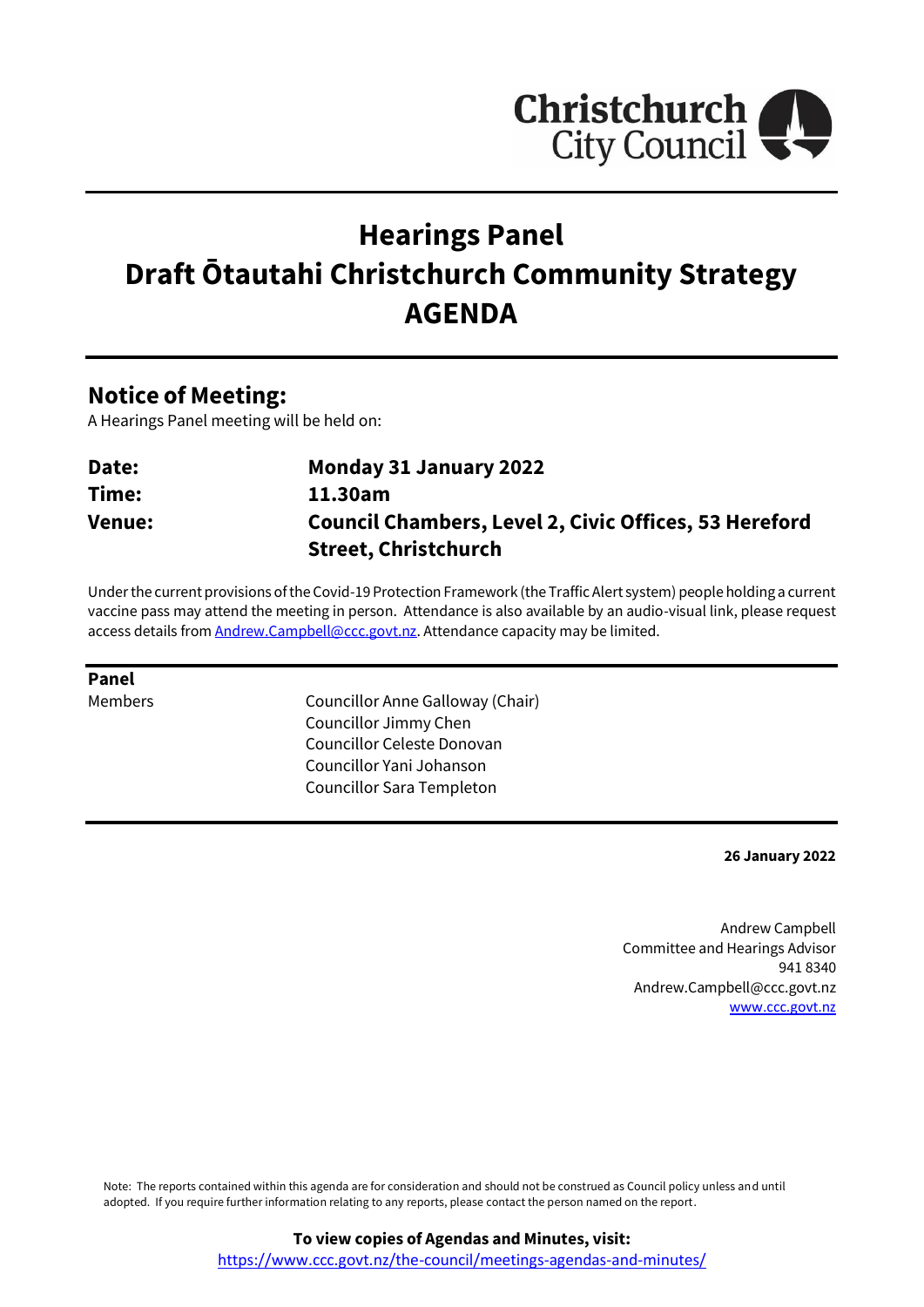



#### Otautahi-Christchurch is a city of opportunity for all

Open to new ideas, new people and new ways of doing things - a city where anything is possible

#### **Principles**

Being open, transparent and democratically accountable

Promoting equity, valuing diversity and fostering inclusion

Taking an inter-generational approach to sustainable development, prioritising the social, economic and cultural wellbeing of people and communities and the quality of the environment, now and into the future

Liveable city

rural centres

public transport

Vibrant and thriving city centre

A well connected and accessible

Sustainable suburban and

city promoting active and

Sufficient supply of, and

21st century garden city

access to, a range of housing

**Building on the** relationship with Te Rūnanga o Ngāi Tahu and the Te Hononga-Council Papatipu Rūnanga partnership, reflecting mutual understanding and respect

Actively collaborating and co-operating with other Ensuring local, regional the diversity and national and interests of organisations our communities across the city and the district are reflected in decision-making

# **Community Outcomes**

#### **Resilient communities**

Strong sense of community

Active participation in civic life Safe and healthy communities

Celebration of our identity through arts, culture, heritage, sport and recreation

Valuing the voices of all cultures and ages (including children)

#### **Healthy environment**

Healthy water bodies

High quality drinking water Unique landscapes and

indigenous biodiversity are valued and stewardship exercised

Sustainable use of resources and minimising waste

#### **Prosperous economy**

Great place for people, business and investment

An inclusive, equitable economy with broad-based prosperity for all

A productive, adaptive and resilient economic base

Modern and robust city infrastructure and community facilities

#### we are proud to live in **Strategic Priorities Meeting the challenge Ensuring a high quality Accelerating the Enabling active Ensuring rates are** and connected of climate change drinking water supply momentum affordable and that is safe and sustainable communities through every means the city needs available sustainable to own their future Ensuring we get core business done while delivering on our Strategic Priorities and achieving our Community Outcomes Strategies, Plans and Long Term Plan Monitoring and Our service delivery Engagement with and Annual Plan reporting on our the community and Partnerships approach partners progress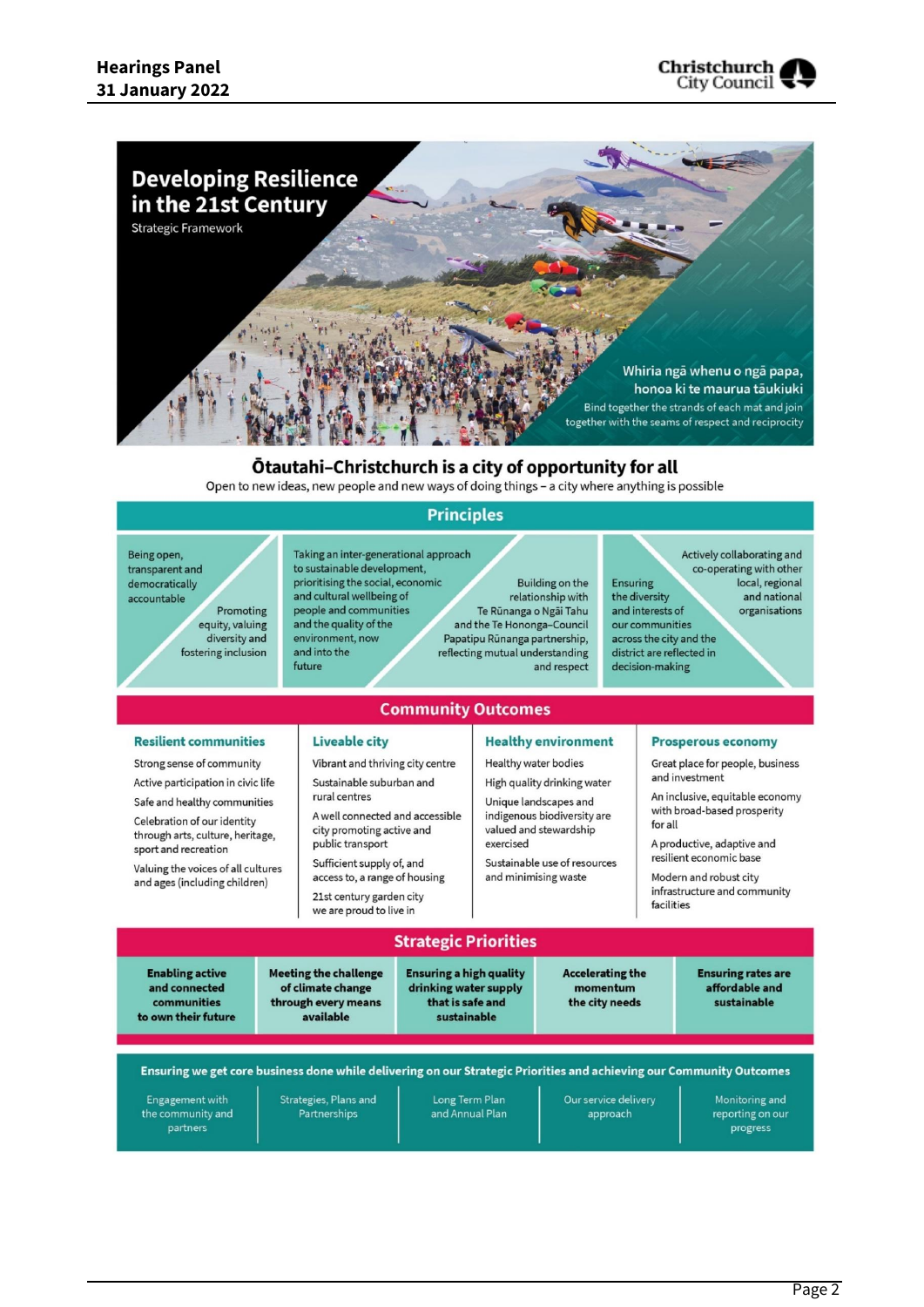# **TABLE OF CONTENTS**

### **STAFF REPORTS**

### **3. Draft Ōtautahi Christchurch Community Strategy Hearings Report**

The Hearings Panel convened on Monday 6 December and Monday 13 December 2021. At this meeting Council Officers presented the Officers' Report to the Hearings Panel. Refer to the Agenda and Minutes of the meeting below.

#### **Agenda**:

[https://christchurch.infocouncil.biz/Open/2021/12/BLHP\\_20211206\\_AGN\\_7436\\_AT.PDF](https://christchurch.infocouncil.biz/Open/2021/12/BLHP_20211206_AGN_7436_AT.PDF)

#### **Minutes and Attachments**:

[https://christchurch.infocouncil.biz/Open/2021/12/BLHP\\_20211206\\_MIN\\_7436\\_AT.PDF](https://christchurch.infocouncil.biz/Open/2021/12/BLHP_20211206_MIN_7436_AT.PDF) [https://christchurch.infocouncil.biz/Open/2021/12/BLHP\\_20211206\\_MAT\\_7436.PDF](https://christchurch.infocouncil.biz/Open/2021/12/BLHP_20211206_MAT_7436.PDF)

#### **4. Volumes of Submissions**

Refer to the Agenda link above for the volumes of submissions.

#### **5. Hearing of Submissions Ngā Tāpaetanga**

The Hearings Panel heard from submitters who wished to speak at its meetings on Monday 6 December and Monday 13 December 2021. Refer to the Minutes and Attachments links above for the list of presenters.

#### **6. Consideration and Deliberation Ngā Whaiwhakaaro me Ngā Taukume o Ngā Kōrero.. [4](#page-3-2)**

The purpose of this meeting is for the Hearings Panel to consider all submissions received on the proposal, and any additional information provided by submitters and Council Officers and to deliberate on the proposal. The Hearings Panel will then make a recommendation on the Draft Ōtautahi Christchurch Community Strategy to the Council.

### **7. Hearings Panel Recommendations Ngā Tūtohu o Te Tira Tauaki............................... [4](#page-3-2)**